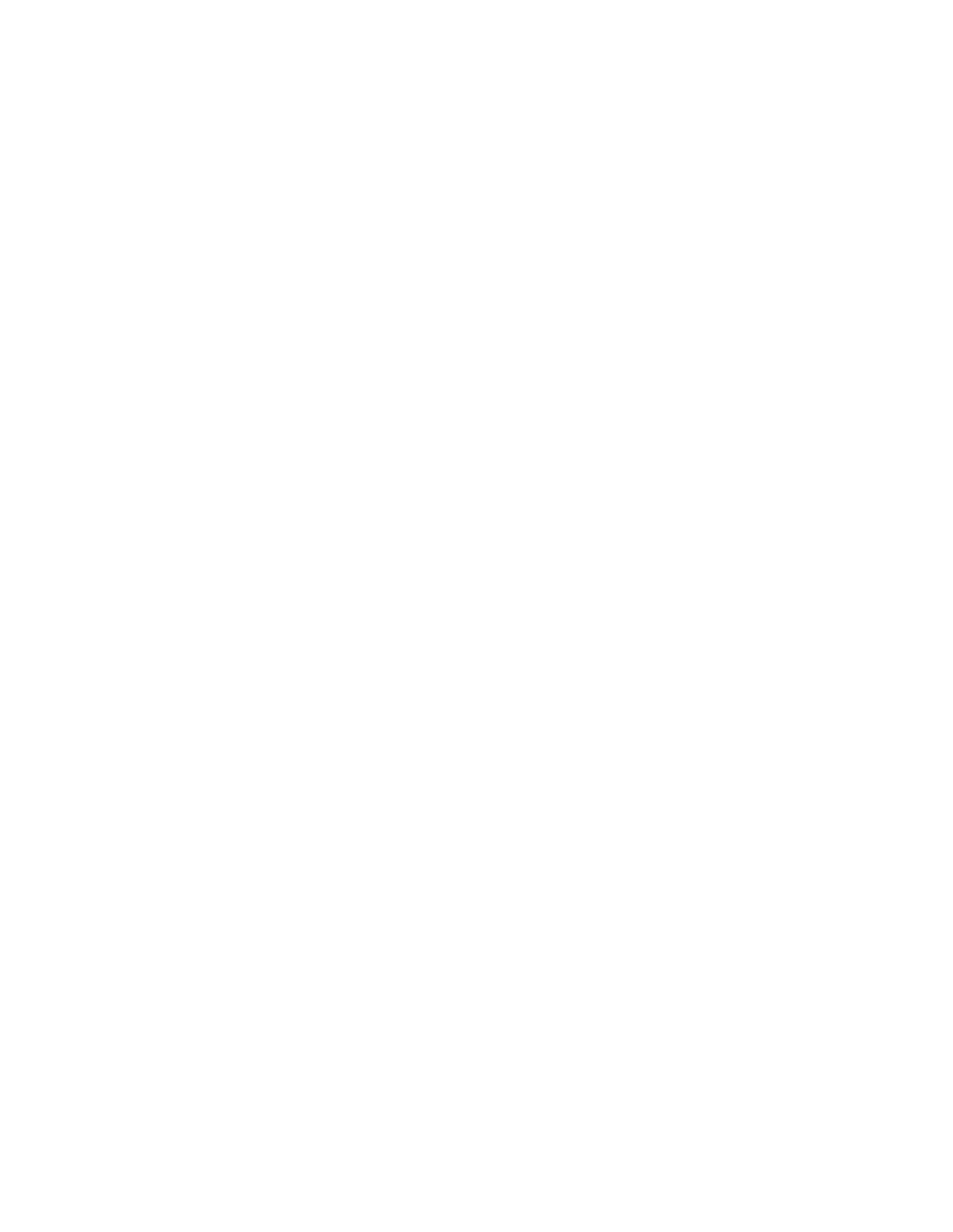## Welcome to the HeartWise Health Management Program

Heart disease is the #1 killer of American men and women in the United States. But, it doesn't have to be. There are many steps you can take to manage heart disease and live a long, healthy life. If you have heart disease, or are at risk for developing it, this information can help you.

The HeartWise Health Management program has been designed to help you recognize the role you have in managing your heart disease.

The goals for the program include:

- Aspirin therapy
- Beta Blocker therapy
- LDL cholesterol less than 100 mg/dl
- Cholesterol medicine if your LDL cholesterol is above 100 mg/dl

The above strategies have clear benefits in reducing your risk for a first or repeat heart attack. Take some time and read through this information and talk with your health care provider or Case Management nurse if you have any questions.

## Know the facts of heart disease

Over 12 million Americans have coronary artery disease (CAD), the most common form of heart disease. CAD is caused by a narrowing of the coronary arteries that supply the heart with blood and oxygen and is the number one killer of men and women in the United States.

The good news is that many of the deaths from heart disease can be prevented. Simply changing certain lifestyles can control many of the risk factors that increase the chances of developing heart disease. Risk factors for coronary artery disease

#### Controllable

- **Obesity**
- Uncontrolled diabetes
- Physical inactivity Tobacco use
- High blood pressure **Stress**
- High cholesterol

#### Uncontrollable

- Age: Men over 45; Women over 55
- Gender
- Family history of heart disease

## How does coronary artery disease develop?

The heart, like any other muscle, receives oxygen and other nutrients from blood in the coronary arteries. Several factors contribute to the development of CAD. Clogging of arteries begins when high blood pressure, smoking, diabetes or other factors injure the lining of the artery. Cholesterol and fat circulating in the blood, build up at the damaged sites, creating "plaque deposits". These plaque reduce the blood flow to the heart muscle.

If a plaque ruptures or breaks open, clotting materials rush to the site further blocking the artery. When blood flow is cut off completely, the heart muscle in that site does not receive oxygen and the result is a heart attack.

## What is atherosclerosis?

The smooth lining of healthy arteries allows the blood to flow easily.

In atherosclerosis, there is a build-up of fatty deposits inside the arteries. Atherosclerosis occurs in three steps:

- 1. Deposits of cholesterol form below the inner lining of the arteries.
- 2. Over time, the cholesterol hardens and forms plaques. This is called atherosclerosis.
- 3. The arteries narrow as a result of these plaques and blood supply to the heart muscle is reduced.

Atherosclerosis leads to coronary artery disease (CAD).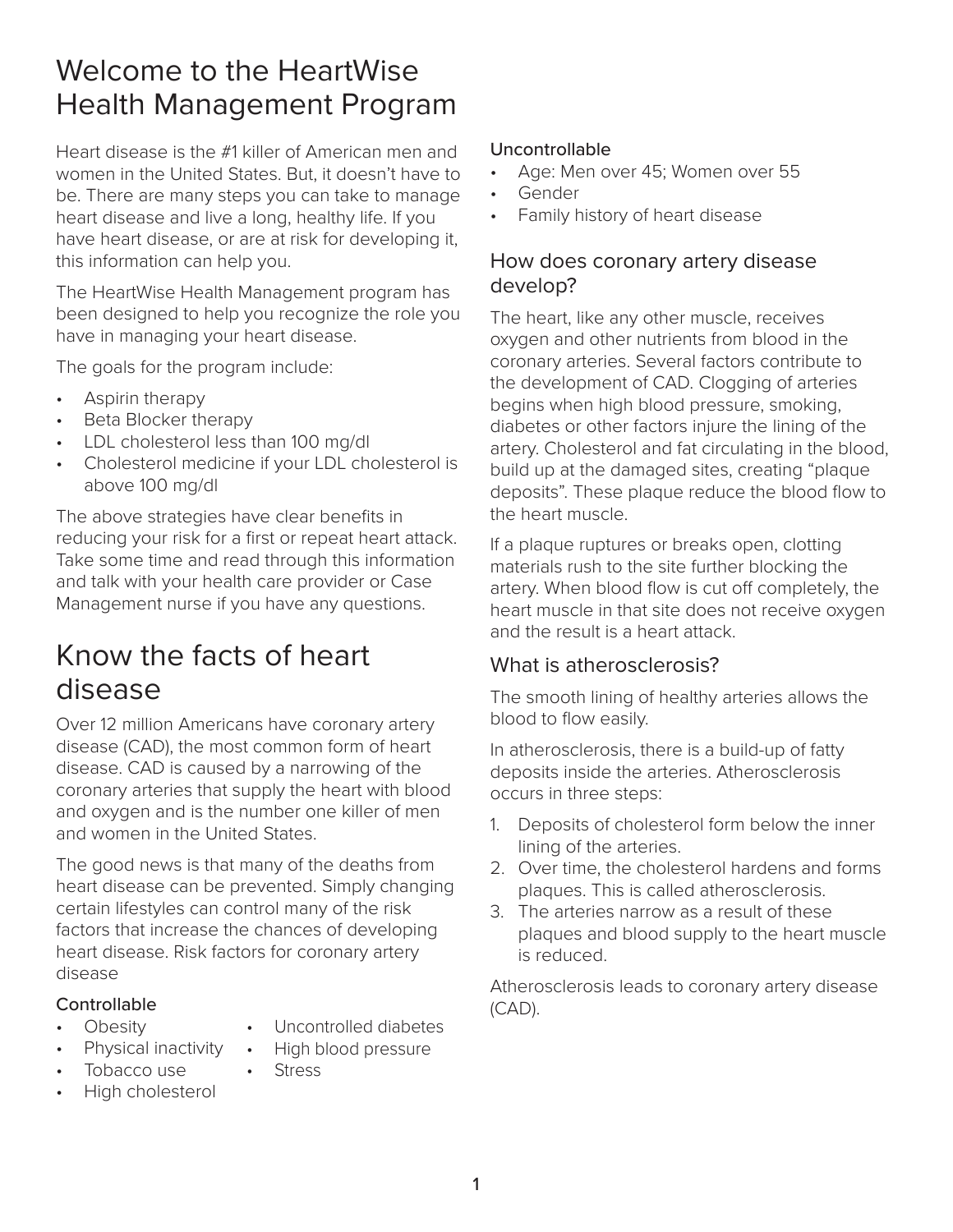## Symptoms of coronary artery disease

- Chest pain (angina)
- Shortness of breath
- Heaviness, tightness, burning, squeezing or pressure over the chest
- Neck, jaw or left shoulder/arm pain
- Nausea/sweating

Some people, for example persons with diabetes or women, may not experience the "usual" symptoms. Symptoms vary from person to person. Discuss any unusual symptoms with your primary care provider.

# Recommended treatment for heart disease

- 1. Lifestyle change Healthy eating plan
- Eat less fat Try and limit fat intake to less than one-third of your total calories. Pick your fats wisely. Reduce the amount of saturated fats from animal sources such as lard, butter or fatty meats, and vegetable sources such as coconut, palm and "partially hydrogenated" oils in processed foods. Saturated fats can raise your cholesterol levels. Instead, choose monounsaturated fats that come from vegetable sources such as olive and canola oil. Monounsaturated fats lower LDL (bad) cholesterol and may increase HDL (good) cholesterol levels.
- Eat less cholesterol High-cholesterol foods may raise your cholesterol level. Limit the use of high cholesterol foods such as eggs, lunch meats and organ meats.
- Eat more fiber Fiber, which comes from plants, helps to keep cholesterol from being absorbed by the body. Whole grains, beans and fresh fruit are high in fiber.
- Limit alcohol Drinking too much alcohol can raise blood pressure and fat levels in your blood, particularly triglycerides. Limit alcohol intake to no more than 2 drinks per day.

#### 2. Why should I follow a low fat, low cholesterol diet?

Diets high in cholesterol and fat, especially saturated fat, raise your risk of developing heart disease. When there is too much cholesterol and saturated fat in the blood, your arteries are more likely to become clogged.

This cholesterol and fat can come from food you eat. This diet will help you cut down on your total fat and cholesterol intake. Speak to a registered dietitian regarding a low fat, low cholesterol diet.

The following definitions will help you better understand the low fat, low cholesterol diet and why you should limit certain foods.

Dietary cholesterol – is a waxy substance found only in animal products (meat, chicken, turkey, fish, organ meats, eggs, and dairy products). It is not fat.

Saturated fats - is generally solid at room temperature. It can raise your blood cholesterol level. Sources of saturated fat include: butter and other animal fats, palm oil, palm kernel oil, coconut oil, cocoa butter (found in chocolate), and solid and hydrogenated shortening such as Crisco.

Trans fats - occur naturally in meat and dairy products. They are also found in processed foods such as snack crackers, chips, baked goods and in stick margarines, hydrogenated oils, and fast food. Trans fats, like saturated fat, raise blood cholesterol level.

### 3. Is there any type of fat I can use?

Unsaturated fats may help to lower your blood cholesterol. They are usually liquid at room temperature. Sources include vegetable oils such as safflower, corn, canola, and olive oil. While these oils are better to use than saturated fats, you should still limit the amounts. Your goal is to cut down on the total amount of fat in your diet, not just the saturated fat.

#### 4. Healthy cooking tips

- Trim all visible fat, including poultry skin before cooking. Limit your meat/meat alternative servings to 6 ounces (cooked portion) daily. Six ounces is about the size of two decks of playing cards.
- Bake, broil, boil, grill, roast, or microwave foods with little or no added fats and oils.
- Refrigerate broths, soups, and gravies for several hours and then skim off the fat from the top before eating. Avoid soups containing high fat ingredients, including whole or 2% milk, cream, meat/poultry fat, or poultry skin.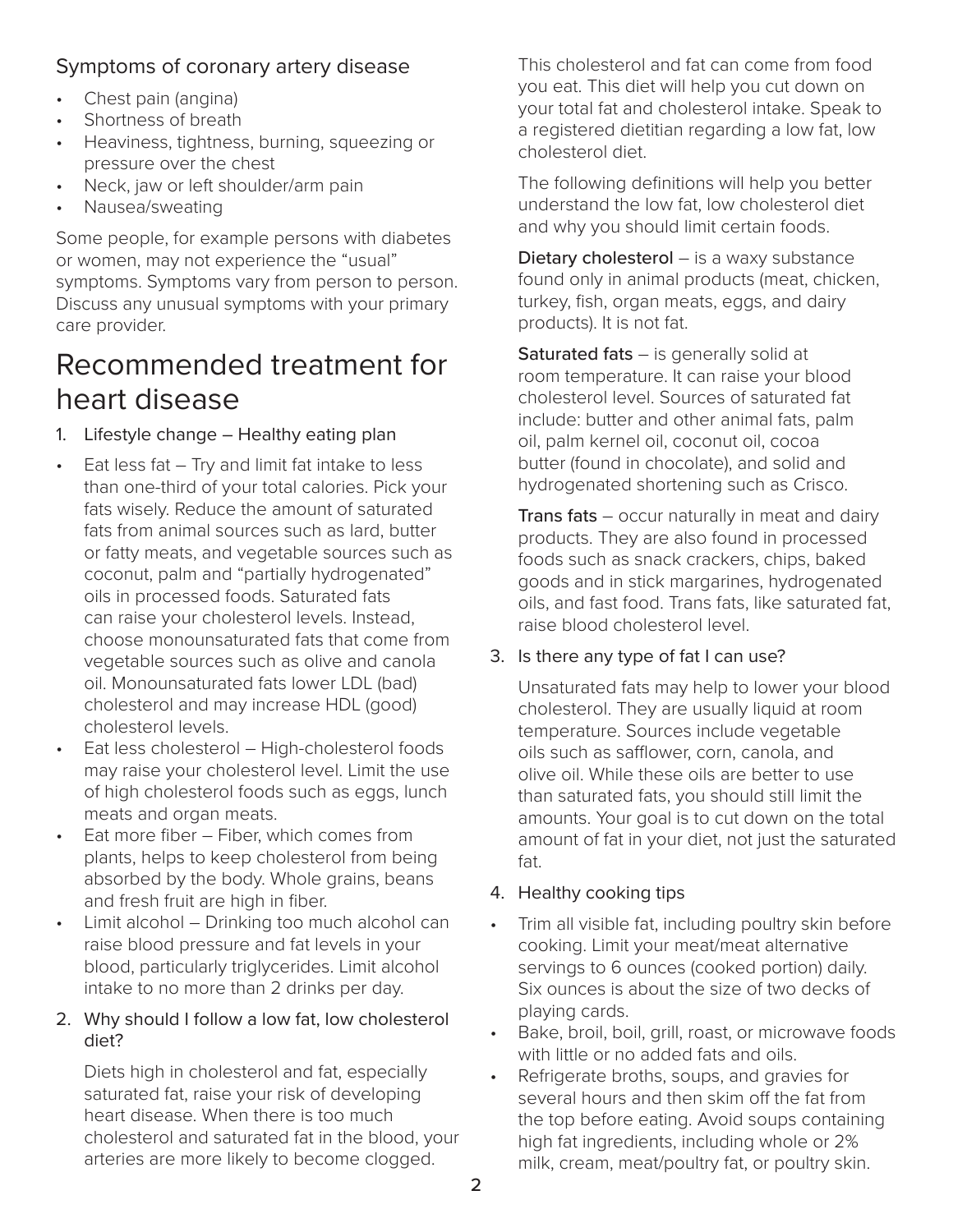#### 5. Healthy eating tips

- Limit the amount of margarine, oils, salad dressings, and mayonnaise added to foods.
- Limit deep fried food and eating at restaurants that serve only high fat foods.
- Choose plenty of whole grains, vegetables, and fruits. These foods are generally low in fat and contain fiber, vitamins, and minerals. Include 6 ounces whole grains,  $2\frac{1}{2}$  cups vegetables, and 2 cups fruit every day.

If you need help following this diet or have other dietary restrictions, ask your physician for a referral to a registered dietitian.

#### 6. Exercise

- Regular physical activity can help to reduce your risk of coronary heart disease. Being active helps take off extra pounds, helps to control blood pressure, and boosts the level of "good" HDL cholesterol. Exercise also strengthens the heart and helps to control blood sugar. Some studies show that being inactive increases your risk of a heart attack.
- Low- to moderate-intensity activity can help lower the risk of heart disease.
- Walking, stair climbing, gardening, dancing and bicycling are examples of activity that will help promote a healthy heart.
- Exercise at least 3 or 4 times each week for 30 minutes. Start slow and listen to your body. Sessions of 10 minutes, 2-3 times a day are helpful. If you experience sudden dizziness, cold sweat, fainting or pain/pressure in your upper body – stop exercising and call your doctor immediately.

#### 7. Medications

Medications are often needed to help prevent or control heart disease and help to reduce the risk of a first or repeat heart attack. But, if medications are needed, lifestyle changes are still important in the treatment of heart disease. Do not take any medications including aspirin or aspirin-like products without speaking to your health care provider.

#### Aspirin therapy

- Can reduce heart damage during a heart attack
- Helps to keep blood from clotting
- Recommended dose 81 325 mg per day
- Enteric coated to provide protection against stomach upset
- Do not take if allergic to aspirin or if you are taking other anticoagulants unless a health care provider tells you to
- Do not take if you have bleeding ulcers

#### Beta blockers

- Slow the heartbeat, lower blood pressure, and reduce the workload of the heart
- Over time, they improve the heart's pumping ability
- Studies have shown that beta blockers help to prevent a repeat heart attack
- Should not be used in persons with asthma, heart block, slow heart beat, or very low blood pressure

#### Cholesterol-lowering agents (statins)

- Block the production of cholesterol in the liver
- Generally first choice in treating high cholesterol
- Lower LDL (bad) cholesterol in the blood
- Help to decrease the blockages in the arteries
- May also help to decrease the inflammation in the lining of arteries
- Side effects may include muscle aches, skin rashes, abdominal pain, constipation or abnormal liver tests

#### ACE (angiotension converting enzyme) inhibitors

- Stop the production of a chemical that makes blood vessels narrow
- Improve the amount of blood your heart pumps and lower blood pressure
- Studies have shown ACEs to be very beneficial for persons with diabetes, heart failure, or a recent heart attack
- Helps the heart pump blood more efficiently after a person has had a heart attack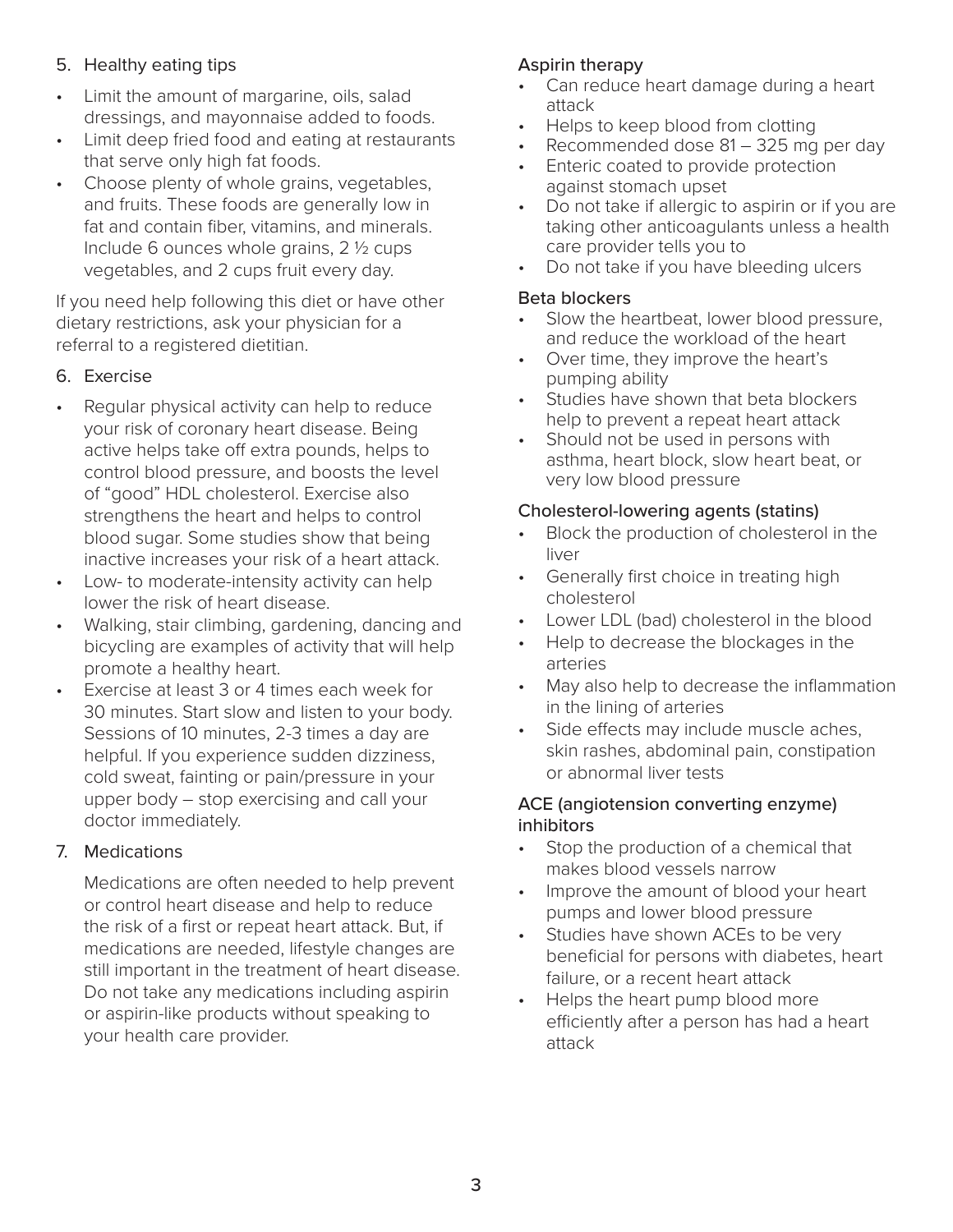#### **Diuretics**

- Decrease fluid in the body and lower blood pressure
- Getting rid of extra fluid makes it easier or the heart to pump
- Sometimes referred to as "water pills"

#### **Digitalis**

- Makes the heart contract harder when the pumping function has weakened
- Slows fast heart rates
- Your provider may recommend that you take and record your pulse daily

#### Nitrates (including nitroglycerin)

- Relax blood vessels allowing more blood to flow
- Used to stop angina because of their fast effect

#### 8. Reducing risk factors

- Tobacco use Stop smoking. Nicotine constricts blood vessels and decreases blood flow and oxygen to the heart. Smoking also lowers the HDL or good cholesterol. Tobacco use doubles your risk for heart disease, and smokers are much more likely to die if they suffer a heart attack. If you have tried to quit in the past, don't be discouraged. Most smokers usually try to quit several times before quitting for good. Talk to your health care provider about enrolling in Geisinger Health Plan's Tobacco Cessation program or call 800-883- 6355.
- High blood pressure Over 50 million people in the United States have hypertension (high blood pressure), making it the most common risk factor for heart disease. Control high blood pressure through diet, exercise and medications if prescribed. Reduce your sodium (salt) intake. Target blood

pressure should be less than 130/80.

Geisinger Health Plan offers a Hypertension Health Management Program to help you learn about the tools to control blood pressure.

- Uncontrolled diabetes Diabetes is also one of the leading causes of heart disease. Carefully monitor blood sugars and aim for an A1c of less than 7%. If you have diabetes, your provider may recommend a medication called an ACE inhibitor. These medicines have been proven to decrease the risk for heart disease in people with diabetes. Enroll in GHP's Diabetes Care Program if you have diabetes.
- High cholesterol Have your cholesterol checked at least one time per year. Target goal for LDL cholesterol is less than 100 mg/ dl for all persons with heart disease. Diet and exercise can help to lower cholesterol as described earlier, but most people with heart disease and high cholesterol need to take medications to help lower the LDL. Many good medications are available to help lower your LDL to target. These medications are known as "statins" and have demonstrated good effects on cholesterol and decreasing the risk for a heart attack. Know your LDL cholesterol, if you don't know ask your provider and discuss the options for treatment if necessary.
- Obesity Being overweight increases your risk for heart disease. People who are overweight store more fat and cholesterol. Carrying weight around the middle (central obesity) also seems to be more associated with heart disease. Decreasing your calorie intake by just 300 – 500 calories each day will help you to lose a pound every week or two. Reduce your serving sizes by serving food on a smaller plate and put leftovers away immediately. Eat at the table, not in front of the TV. Choose lower fat snacks and share meals/desserts when eating out. Adding 20 – 30 minutes of exercise daily will also help the body to burn more calories and promote weight loss.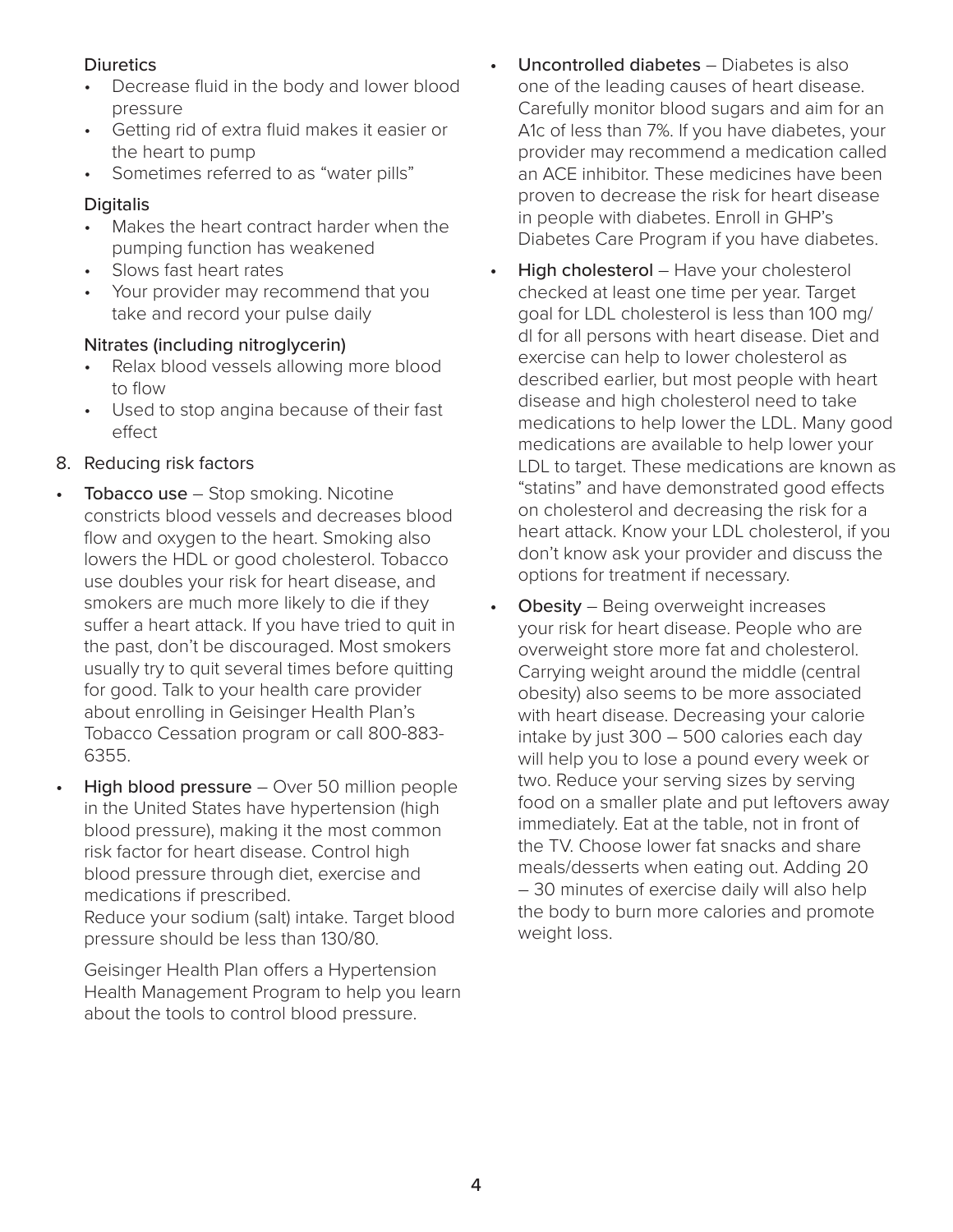# Cholesterol – Know your numbers

Cholesterol helps your body build new cells and produce hormones. Normally, the liver makes all the cholesterol the body needs. But cholesterol also enters the body from food, such as animalbased products like eggs, meat and milk. Too much cholesterol in the blood can lead to coronary artery disease. Often your health care provider will order what is known as a lipid profile. This test will include several cholesterol values. If you have heart disease, your primary care provider should be monitoring your cholesterol levels at least annually. If your cholesterol is above target or you are on medications for your cholesterol, the frequency may be every  $3 - 4$ months.

- **Total cholesterol:** the total level of cholesterol in your blood.
- HDL cholesterol: high-density lipoprotein. HDL is called the good cholesterol because it carries cholesterol in the blood vessel back to the liver for disposal.
- LDL cholesterol: low-density lipoprotein. LDL is called the bad cholesterol because it carries cholesterol to different parts of the body and can become stuck inside the blood vessel walls causing blockages

| Goals for cholesterol values |                 |             |
|------------------------------|-----------------|-------------|
| Type of cholesterol          | Target goal     | Your result |
| Total cholesterol            | Less than 200   |             |
| HDL cholesterol              | Greater than 40 |             |
| LDL cholesterol              | Less than 100   |             |

\*Very important in the fight against heart disease.

If you have not had a lipid profile or LDL cholesterol done within the last year, or do not know your LDL results, talk with your health care provider. Medications are available to help get your cholesterol to goal.

# What are your risk factors?

Check all risk factors that apply to you:

- ☐ High cholesterol
- ☐ High blood pressure
- ☐ Uncontrolled diabetes
- ☐ Obesity
- ☐ Physical inactivity
- ☐ Tobacco use
- ☐ Family history of heart disease
- ☐ Male over 45 or female over 55

What can you do to change your lifestyle or reduce your risk factors for heart disease? Even if you set

1 or 2 goals – you will be on your way.

| 3. |
|----|
|    |
|    |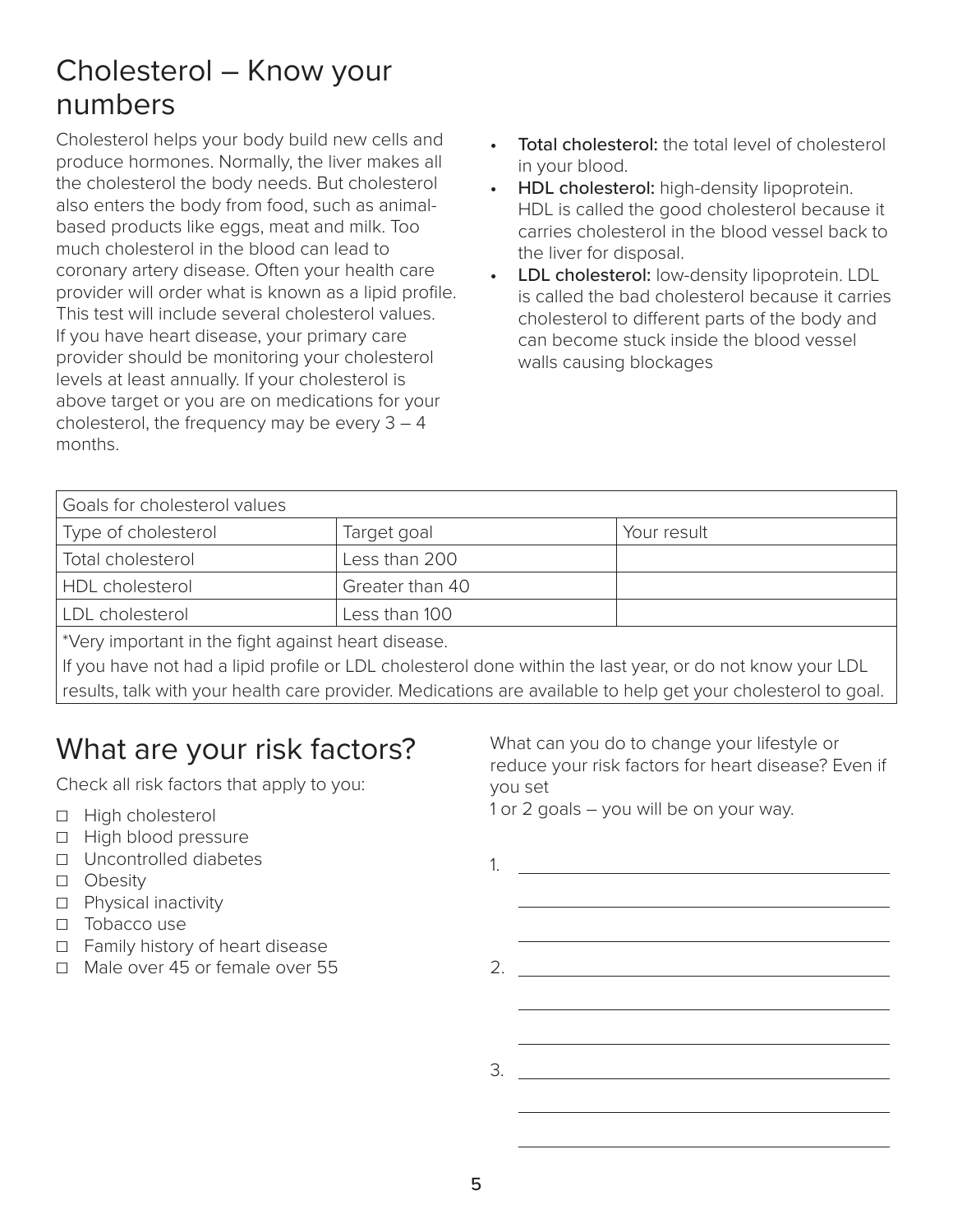# Warning signs for heart attack

- Chest discomfort pressure, squeezing, fullness or pain in center of chest that lasts more than a few minutes, or goes away and comes back
- Shortness of breath may come with chest discomfort
- Discomfort in arms, back, jaw or stomach
- Nausea, cold sweats, or light-headedness

## What do you do if you think you are having a heart attack?

- *1. Call 911*. Do not wait more than a few minutes to call. Time is very important.
- 2. Always have information ready to share with emergency personnel about any medications you are currently taking or are allergic to.
- 3. Always have information ready on who you want notified if you go to the hospital.

There have been tremendous advances in the diagnosis and management of coronary artery disease over the last several years. Many of the risk factors for heart disease are controllable with changes in your lifestyle. How can you reduce your risk for developing heart disease or a repeat heart attack? Make small, realistic changes in your diet and exercise plan; discuss your risk factors with your provider; and take all your medications as prescribed.